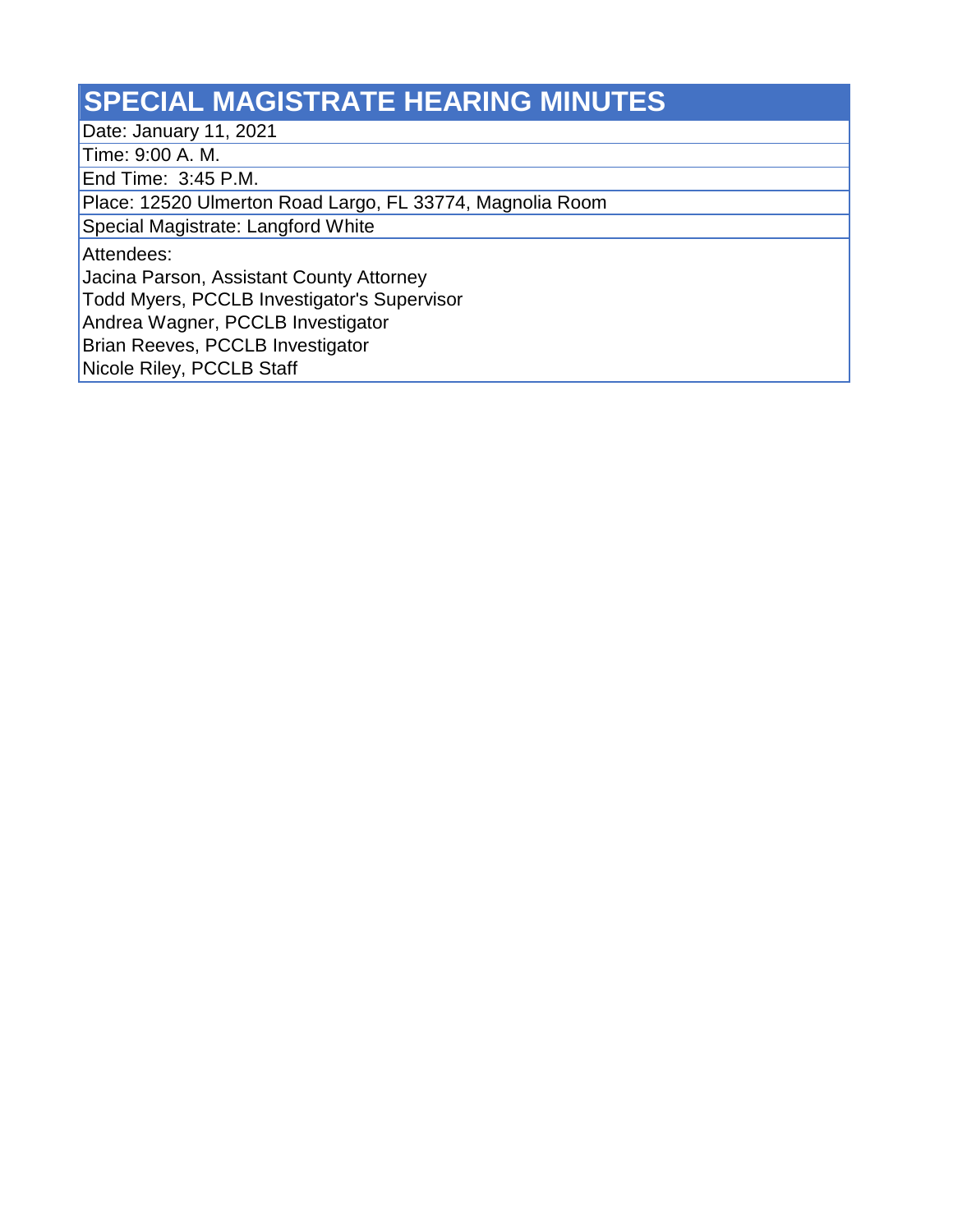| <b>Contested</b><br>Case # | Presented<br>by | PCCLB vs.              | <b>Attorney</b> | Witness(es) | <b>Verdict</b>   | Fine       |
|----------------------------|-----------------|------------------------|-----------------|-------------|------------------|------------|
| C20-243                    | AW              | NIGEL COLLINS          |                 |             | <b>GUILTY</b>    | \$1,042.55 |
| C20-1099                   | AW              | <b>JUSTIN MALLON</b>   |                 |             | <b>DISMISSED</b> |            |
| C20-669                    | AW              | <b>ROBBIE COFFEY</b>   |                 |             | <b>GUILTY</b>    | \$577.55   |
| C20-670                    | AW              | <b>STEVEN HOTEL</b>    |                 |             | <b>GUILTY</b>    | \$542.55   |
| C20-214                    | AW              | <b>JASON GODBEY</b>    |                 |             | <b>GUILTY</b>    | \$577.55   |
| C20-1156                   | AW              | <b>MICHAEL SANTANA</b> |                 |             | <b>GUILTY</b>    | \$2,042.55 |
| C20-1157                   | AW              | <b>MICHAEL SANTANA</b> |                 |             | <b>GUILTY</b>    | \$542.55   |
| C20-1158                   | AW              | <b>MICHAEL SANTANA</b> |                 |             | <b>GUILTY</b>    | \$542.55   |
| C20-277                    | <b>BR</b>       | <b>MICHAEL MOYLES</b>  |                 |             | <b>GUILTY</b>    | \$542.55   |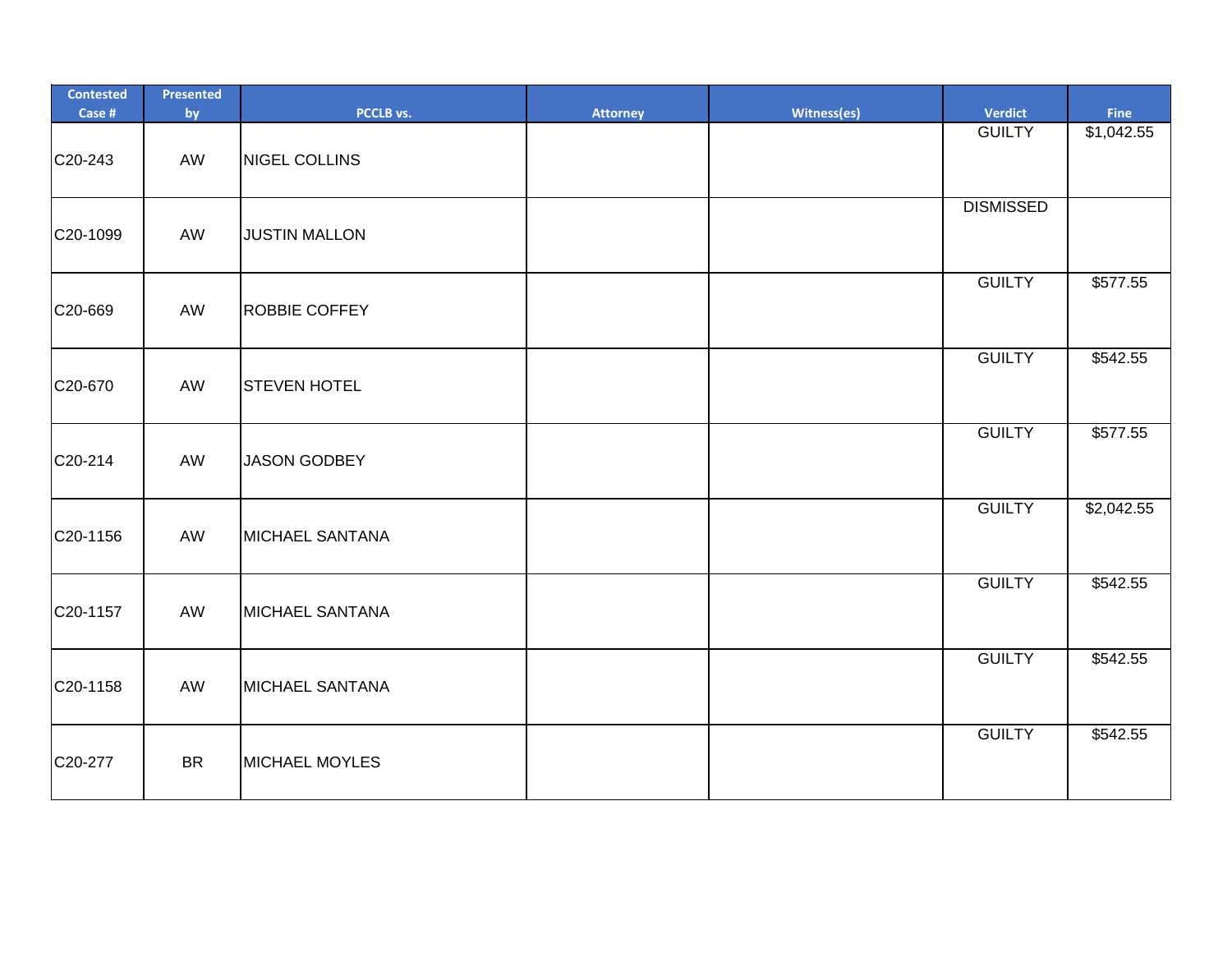| C20-278  | <b>BR</b> | <b>MICHAEL MOYLES</b>  |  | <b>GUILTY</b>     | \$542.55 |
|----------|-----------|------------------------|--|-------------------|----------|
| C20-279  | <b>BR</b> | <b>MICHAEL MOYLES</b>  |  | <b>GUILTY</b>     | \$542.55 |
| C20-469  | <b>BR</b> | <b>DEJAN OBRENOVIC</b> |  | <b>GUILTY</b>     | \$542.55 |
| C19-3645 | <b>BR</b> | <b>CHRIS SWANTON</b>   |  | <b>GUILTY</b>     | \$542.55 |
| C19-3646 | <b>BR</b> | <b>CHRIS SWANTON</b>   |  | <b>GUILTY</b>     | \$542.55 |
| C19-3647 | <b>BR</b> | <b>CHRIS SWANTON</b>   |  | <b>GUILTY</b>     | \$542.55 |
| C20-1201 | <b>BR</b> | JENALYN GREENWOOD      |  | <b>RESCHEDULE</b> |          |
| C20-1202 | <b>BR</b> | JENALYN GREENWOOD      |  | <b>RESCHEDULE</b> |          |
| C20-498  | <b>BR</b> | <b>JAVIER MENDOZA</b>  |  | <b>GUILTY</b>     | \$542.55 |
| C20-499  | <b>BR</b> | JAVIER MENDOZA         |  | <b>GUILTY</b>     | \$542.55 |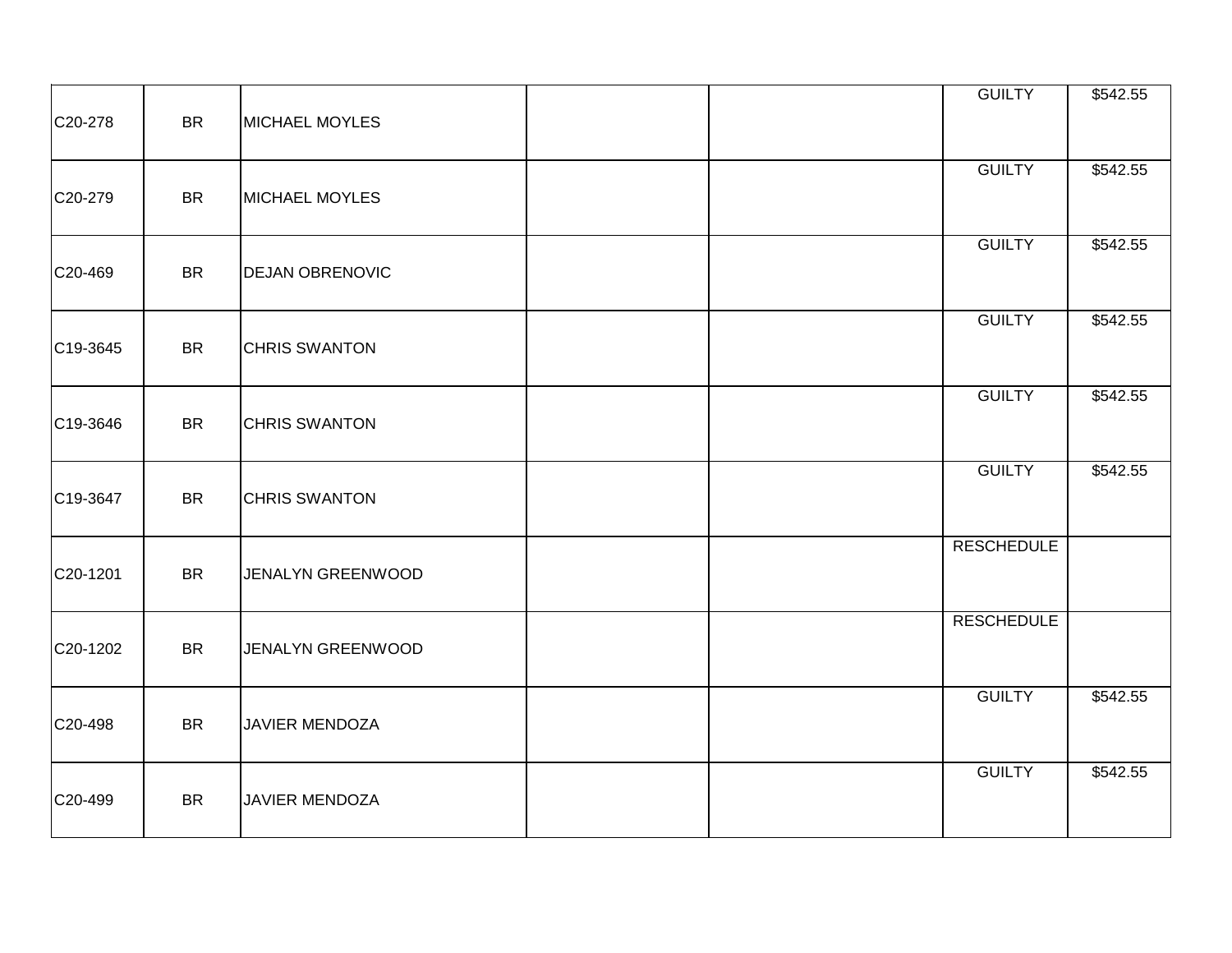| <b>Uncontested</b><br>Case # | <b>Presented</b><br>by | PCCLB vs.                  | <b>Verdict</b> | <b>Fine</b> |
|------------------------------|------------------------|----------------------------|----------------|-------------|
| C20-570                      | AW                     | JEFFREY ALLEN RILEY        | <b>GUILTY</b>  | \$542.55    |
| C20-572                      | AW                     | JEFFREY ALLEN RILEY        | <b>GUILTY</b>  | \$542.55    |
| C <sub>20</sub> -573         | AW                     | <b>JEFFREY ALLEN RILEY</b> | <b>GUILTY</b>  | \$542.55    |
| C20-389                      | <b>BR</b>              | <b>RICHARD GERARDI</b>     | <b>GUILTY</b>  | \$542.55    |
| C20-219                      | <b>BR</b>              | <b>JAMES ARNOLD</b>        | <b>GUILTY</b>  | \$542.55    |
| C19-3575                     | <b>BR</b>              | <b>ALEXANDER JAVOR</b>     | <b>GUILTY</b>  | \$542.55    |
| C19-3576                     | <b>BR</b>              | <b>ALEXANDER JAVOR</b>     | <b>GUILTY</b>  | \$542.55    |
| C19-3577                     | <b>BR</b>              | <b>ALEXANDER JAVOR</b>     | <b>GUILTY</b>  | \$542.55    |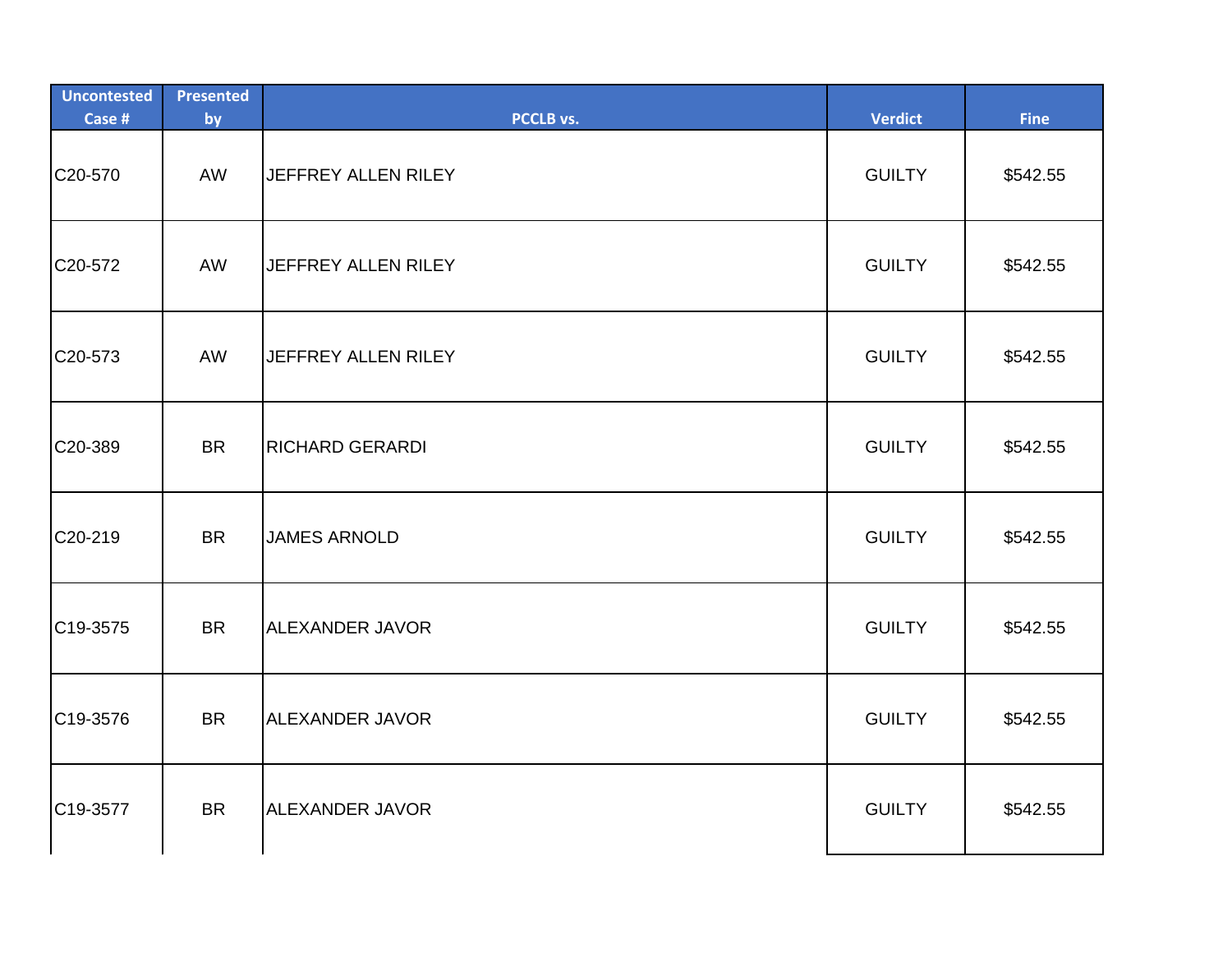| C19-3578 | <b>BR</b> | ALEXANDER JAVOR        | <b>GUILTY</b> | \$542.55   |
|----------|-----------|------------------------|---------------|------------|
| C20-044  | <b>BR</b> | <b>SHAWN M ZARTMAN</b> | <b>GUILTY</b> | \$542.55   |
| C19-3799 | <b>BR</b> | NICHOLAS MANZI         | <b>GUILTY</b> | \$542.55   |
| C19-3684 | <b>BR</b> | <b>DOEL ORTIZ</b>      | <b>GUILTY</b> | \$1,042.55 |
| C19-3685 | <b>BR</b> | <b>DOEL ORTIZ</b>      | <b>GUILTY</b> | \$542.55   |
| C19-3686 | <b>BR</b> | <b>DOEL ORTIZ</b>      | <b>GUILTY</b> | \$542.55   |
| C19-3687 | <b>BR</b> | <b>DOEL ORTIZ</b>      | <b>GUILTY</b> | \$542.55   |
| C19-3688 | <b>BR</b> | <b>DOEL ORTIZ</b>      | <b>GUILTY</b> | \$542.55   |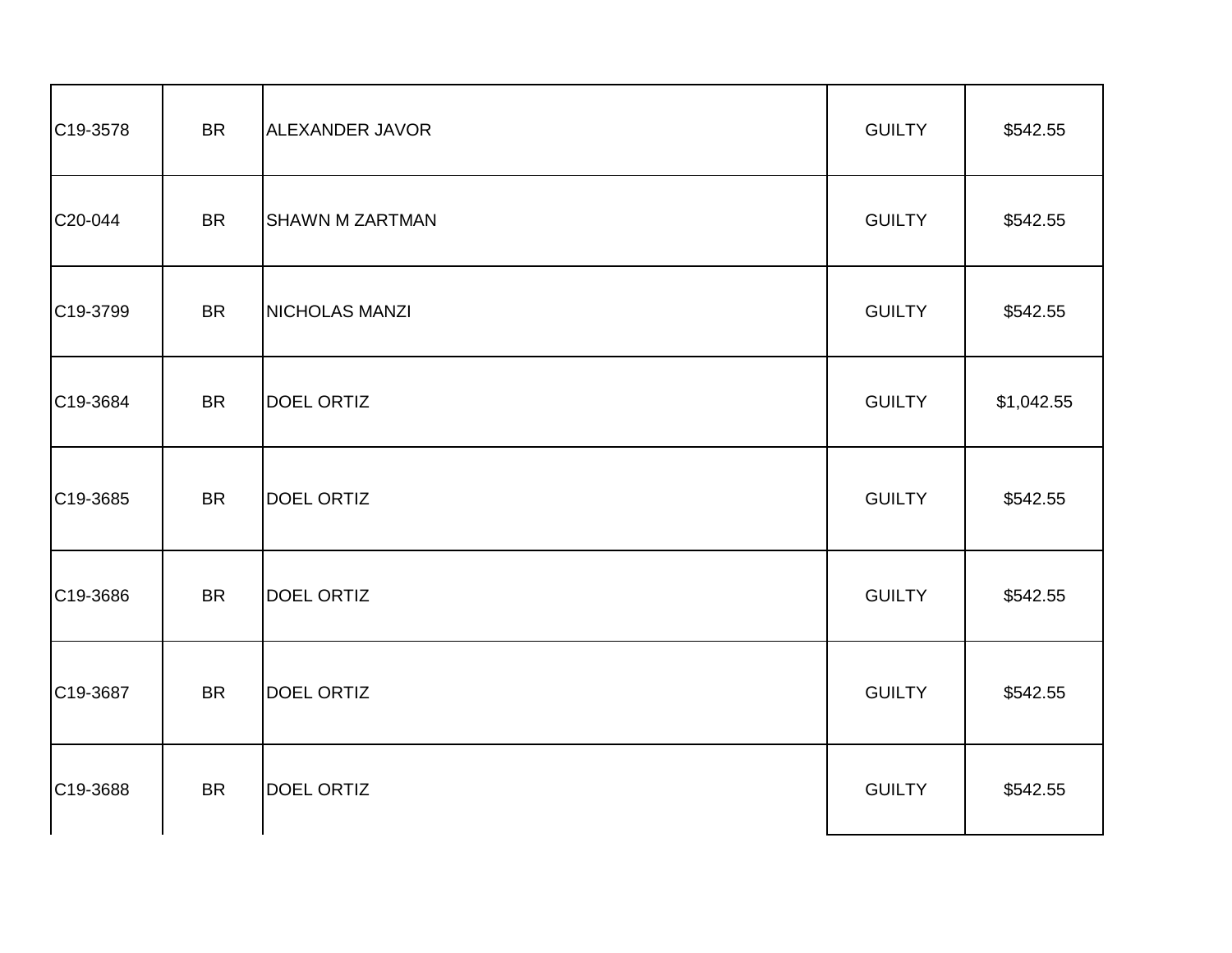| C19-3689              | <b>BR</b> | DOEL ORTIZ             | <b>GUILTY</b> | \$542.55   |
|-----------------------|-----------|------------------------|---------------|------------|
| C19-3702              | <b>BR</b> | <b>DOEL ORTIZ</b>      | <b>GUILTY</b> | \$542.55   |
| C19-3703              | <b>BR</b> | <b>DOEL ORTIZ</b>      | <b>GUILTY</b> | \$542.55   |
| C19-3004              | <b>BR</b> | <b>YCARO GONCALVES</b> | <b>GUILTY</b> | \$1,042.55 |
| C <sub>19</sub> -3005 | <b>BR</b> | <b>YCARO GONCALVES</b> | <b>GUILTY</b> | \$542.55   |
| C19-3006              | <b>BR</b> | <b>YCARO GONCALVES</b> | <b>GUILTY</b> | \$542.55   |
| C19-3007              | <b>BR</b> | <b>YCARO GONCALVES</b> | <b>GUILTY</b> | \$542.55   |
| C19-3008              | <b>BR</b> | <b>YCARO GONCALVES</b> | <b>GUILTY</b> | \$542.55   |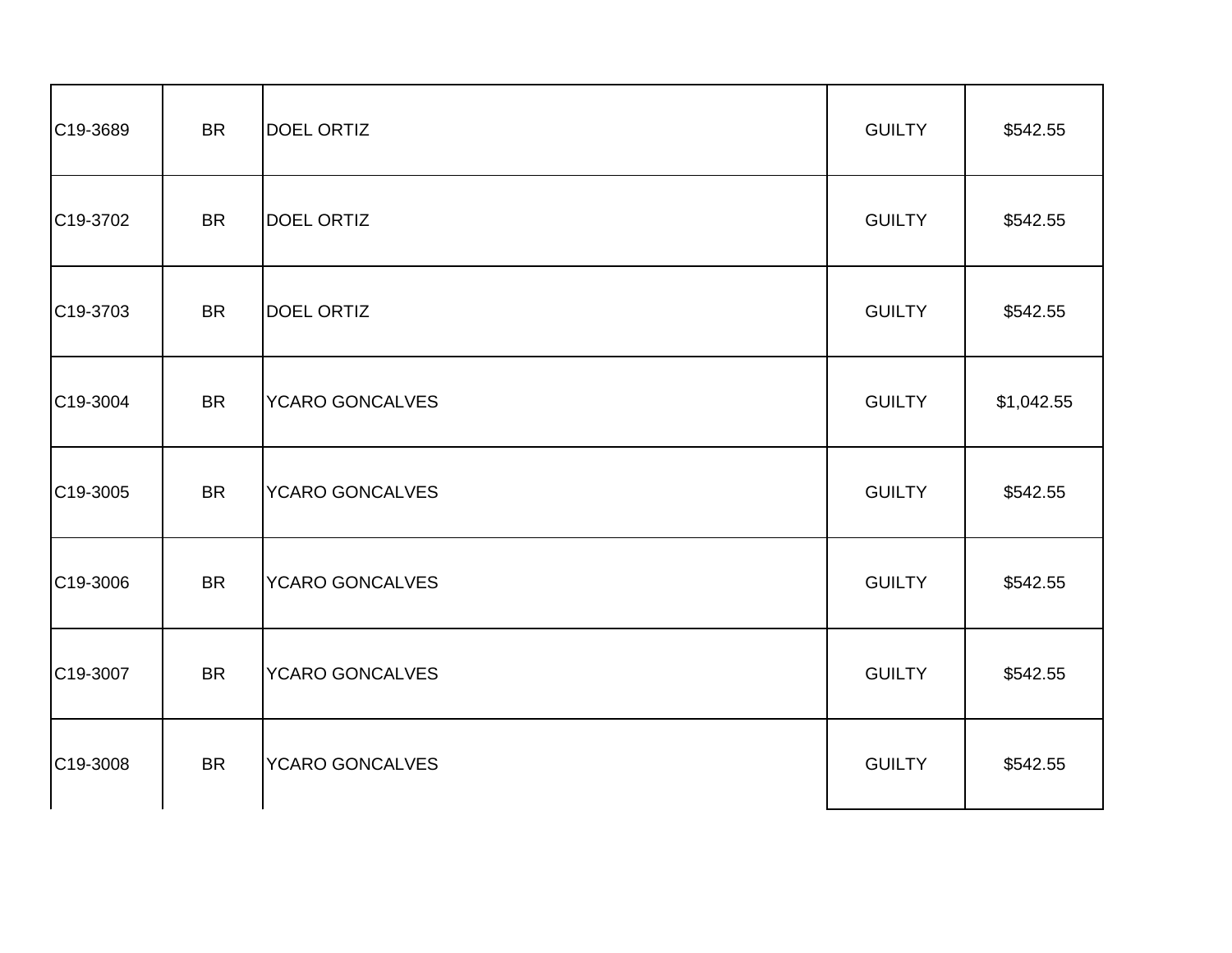| C20-407               | <b>BR</b> | LAURA J HUBELI        | <b>GUILTY</b> | \$542.55   |
|-----------------------|-----------|-----------------------|---------------|------------|
| C20-408               | <b>BR</b> | <b>LAURA J HUBELI</b> | <b>GUILTY</b> | \$542.55   |
| C20-409               | <b>BR</b> | LAURA J HUBELI        | <b>GUILTY</b> | \$542.55   |
| C20-410               | <b>BR</b> | <b>LAURA J HUBELI</b> | <b>GUILTY</b> | \$542.55   |
| C19-3179              | <b>BR</b> | <b>AGUSTIN VALDEZ</b> | <b>GUILTY</b> | \$1,042.55 |
| C19-3180              | <b>BR</b> | <b>AGUSTIN VALDEZ</b> | <b>GUILTY</b> | \$542.55   |
| C19-3187              | <b>BR</b> | <b>AGUSTIN VALDEZ</b> | <b>GUILTY</b> | \$542.55   |
| C <sub>19</sub> -3076 | <b>BR</b> | MIGUEL MUNOZ          | <b>GUILTY</b> | \$1,042.55 |